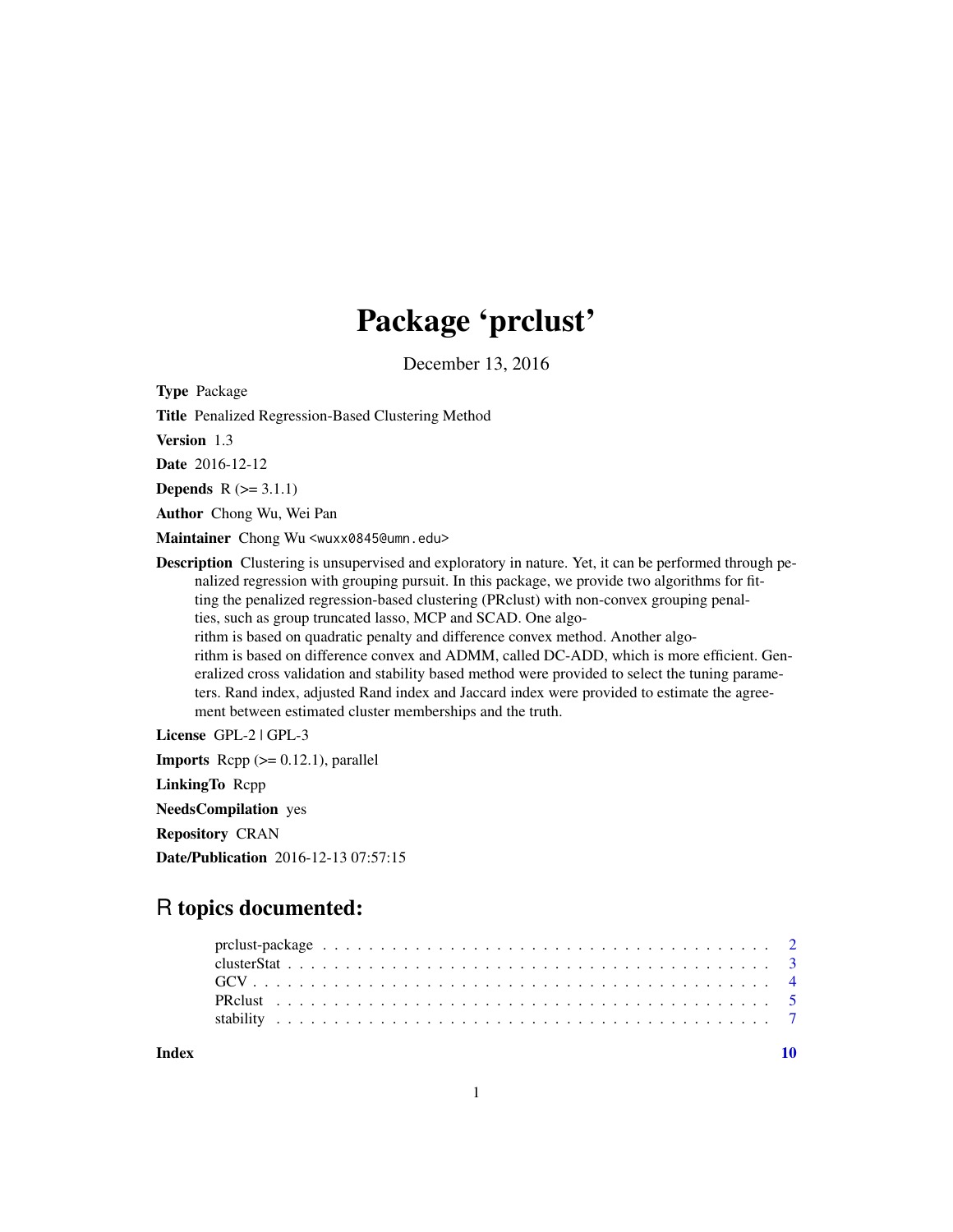<span id="page-1-0"></span>

#### Description

Clustering analysis is widely used in many fields. Traditionally clustering is regarded as unsupervised learning for its lack of a class label or a quantitative response variable, which in contrast is present in supervised learning such as classification and regression. Here we formulate clustering as penalized regression with grouping pursuit. In addition to the novel use of a non-convex group penalty and its associated unique operating characteristics in the proposed clustering method, a main advantage of this formulation is its allowing borrowing some well established results in classification and regression, such as model selection criteria to select the number of clusters, a difficult problem in clustering analysis. In particular, we propose using the generalized cross-validation (GCV) based on generalized degrees of freedom (GDF) to select the number of clusters. we further develop this method by developing a more efficient algorithm for scalable computation as well as a new theory for PRclust. This algorithm, called DC-ADMM, combines difference of convex programming with the alternating direction method of multipliers (ADMM). This method is more efficient than the quadratic penalty algorithm used in Pan et al. (2013) due to the availability of closed-form updating formulas.

#### Details

| prclust         |
|-----------------|
| Package         |
| 1.3             |
| 2016-12-12      |
| $GPL-2$ $GPL-3$ |
|                 |

#### Author(s)

Chong Wu, Wei Pan Maintainer: Chong Wu <wuxx0845@umn.edu>

#### References

Pan, W., Shen, X., & Liu, B. (2013). Cluster analysis: unsupervised learning via supervised learning with a non-convex penalty. *Journal of Machine Learning Research*, 14(1), 1865-1889.

Wu, C., Kwon, S., Shen, X., & Pan, W. (2016). A New Algorithm and Theory for Penalized Regression-based Clustering. *Journal of Machine Learning Research*, 17(188), 1-25.

#### Examples

## In default, we use DC-ADMM, a faster algorithm to solve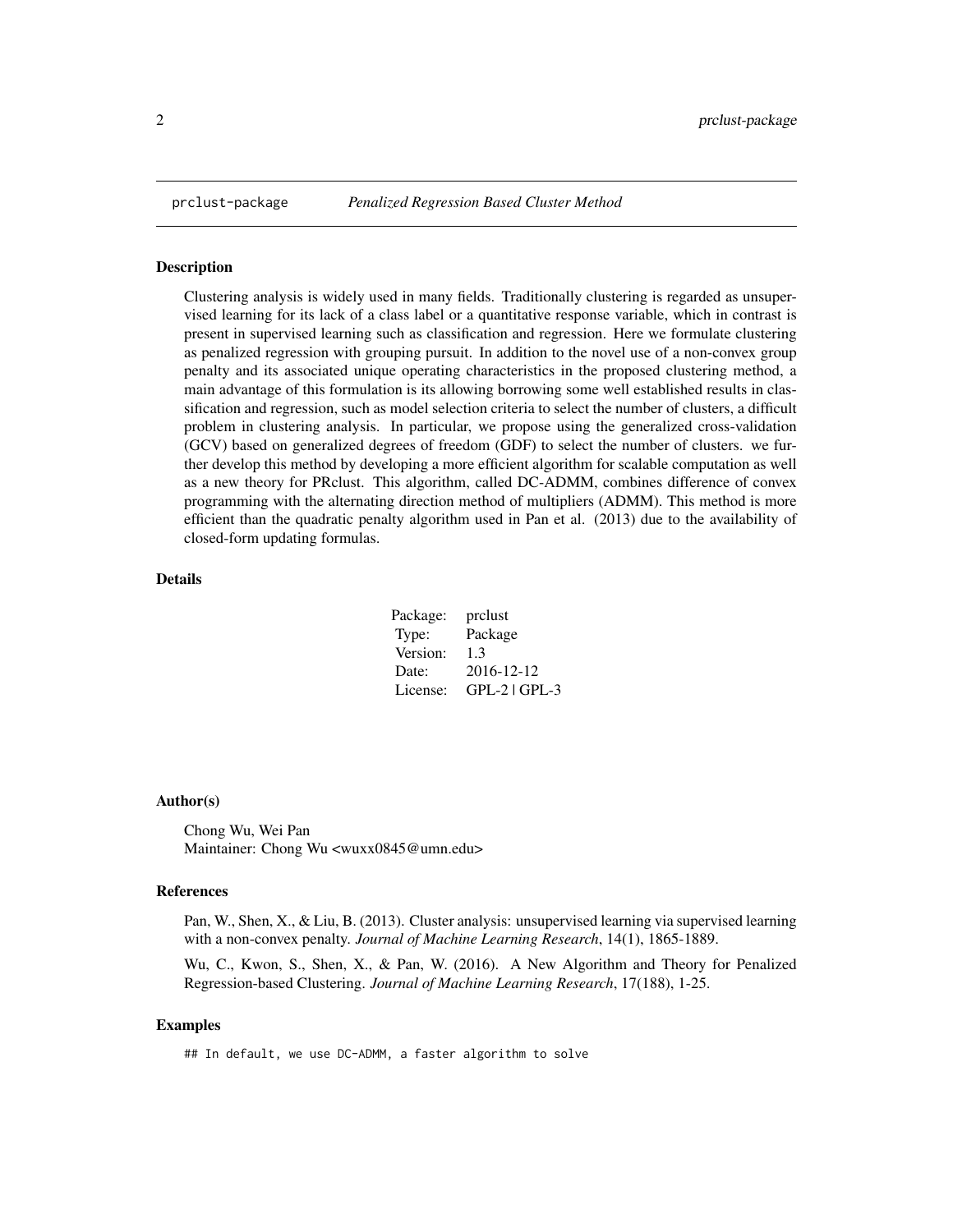#### <span id="page-2-0"></span>clusterStat 3

```
## the objective function and get the clustering result.
library("prclust")
## generate the data
data = matrix(NA, 2, 100)data[1,1:50] = rnorm(50, 0, 0.33)data[2,1:50] = rnorm(50, 0, 0.33)data[1,51:100] = rnorm(50,1,0.33)
data[2,51:100] = rnorm(50,1,0.33)
# clustering via PRclsut
a =PRclust(data,lambda1=0.4,lambda2=1,tau=0.5)
a$mu
a$group
```
clusterStat *External Evaluation of Cluster Results*

#### Description

Suppose we know the true cluster results beforehand. clusterStat provides Rand, adjusted Rand, Jaccard index to measure the quality of a cluster results.

# Usage

clusterStat(trueGroup, group)

# Arguments

| trueGroup | The true cluster results.                                             |
|-----------|-----------------------------------------------------------------------|
| group     | The estimated cluster results, not necessary calculating by PR clust. |

# Value

The return value is a "clusterStat" class, providing the following information.

| Rand         | Rand Index                 |
|--------------|----------------------------|
| AdjustedRand | <b>Adjusted Rand Index</b> |
| Jaccard      | Jaccard Index              |

# Author(s)

Chong Wu

#### Examples

```
a \leftarrow \text{rep}(1:3,3)a
b \leftarrow rep(c(4:6),3)b
clusterStat(a,b)
```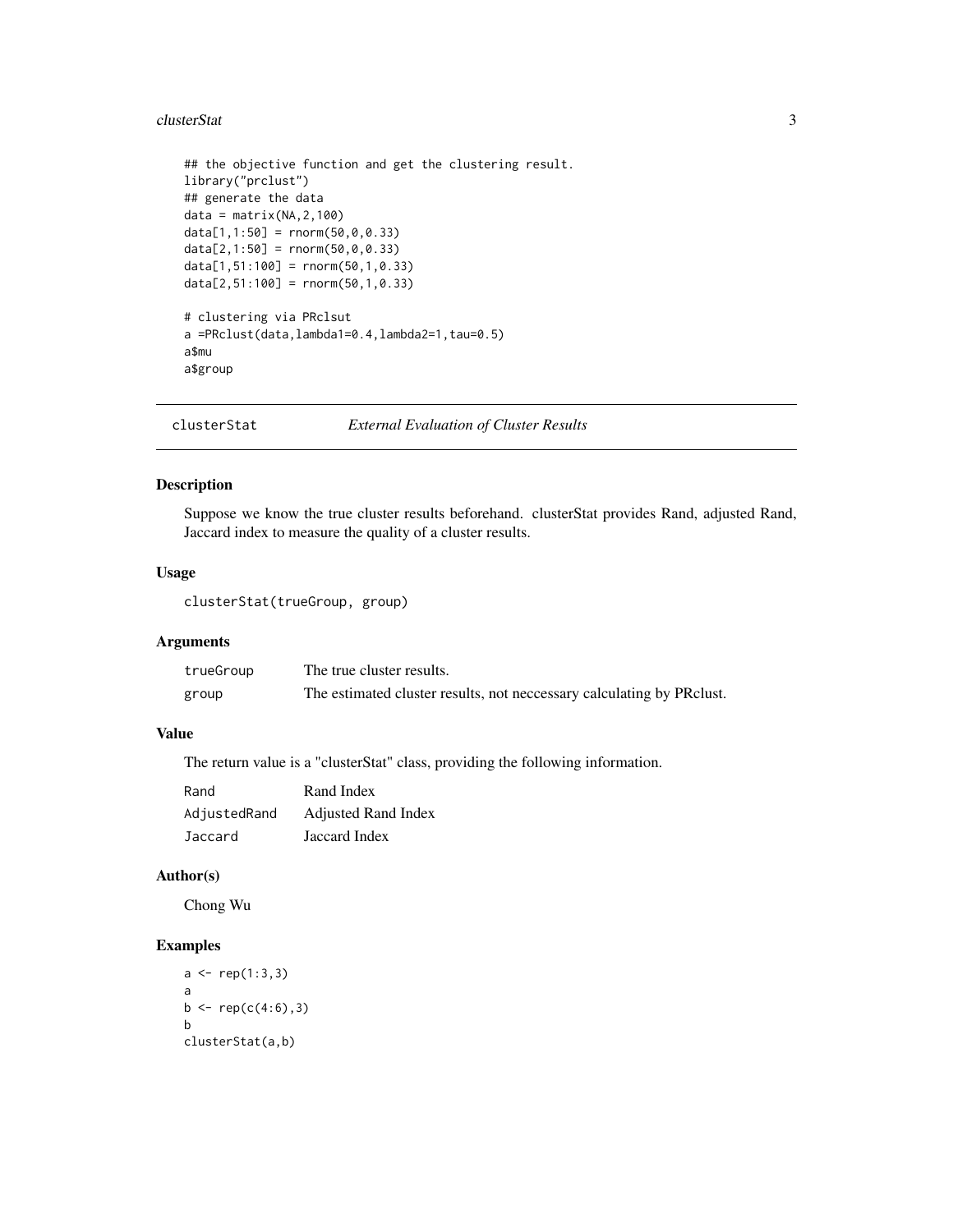#### <span id="page-3-0"></span>Description

Calculate the generalized cross-validation statistic with generalized degrees of freedom.

# Usage

```
GCV(data,lambda1,lambda2,tau,sigma,B=100,
loss.method = c("quadratic","lasso"),
grouping.penalty = c("gtlp", "L1", "SCAD", "MCP"),algorithm = c("ADMM","Quadratic"), epsilon =0.001)
```
#### Arguments

| data             | Numeric data matrix.                                                                                                                                                                                         |
|------------------|--------------------------------------------------------------------------------------------------------------------------------------------------------------------------------------------------------------|
| lambda1          | Tuning parameter or step size: lambda1, typically set at 1 for quadratic penalty<br>based algorithm; 0.4 for revised ADMM.                                                                                   |
| lambda2          | Tuning parameter: lambda2, the magnitude of grouping penalty.                                                                                                                                                |
| tau              | Tuning parameter: tau, related to grouping penalty.                                                                                                                                                          |
| sigma            | The perturbation size.                                                                                                                                                                                       |
| B                | The Monte Carlo time. The defualt value is 100.                                                                                                                                                              |
| loss.method      | character may be abbreviated. "lasso" stands for $L_1$ loss function, while "quadratic"<br>stands for the quadratic loss function.                                                                           |
| grouping.penalty |                                                                                                                                                                                                              |
|                  | character: may be abbreviated. "gtlp" means generalized group lasso is used for<br>grouping penalty. "lasso" means lasso is used for grouping penalty. "SCAD"<br>and "MCP" are two other non-convex penalty. |
| algorithm        | character: may be abbreviated. The algorithm will use for finding the solution.<br>The default algorithm is "ADMM", which stands for the DC-ADMM.                                                            |
| epsilon          | The stopping critetion parameter. The default is 0.001.                                                                                                                                                      |
|                  |                                                                                                                                                                                                              |

#### Details

A bonus with the regression approach to clustering is the potential application of many existing model selection methods for regression or supervised learning to clustering. We propose using generalized cross-validation (GCV). GCV can be regarded as an approximation to leave-one-out cross-validation (CV). Hence, GCV provides an approximately unbiased estimate of the prediction error.

We use the generalized degrees of freedom (GDF) to consider the data-adaptive nature in estimating the centroids of the observations.

The chosen tuning parameters are the one giving the smallest GCV error.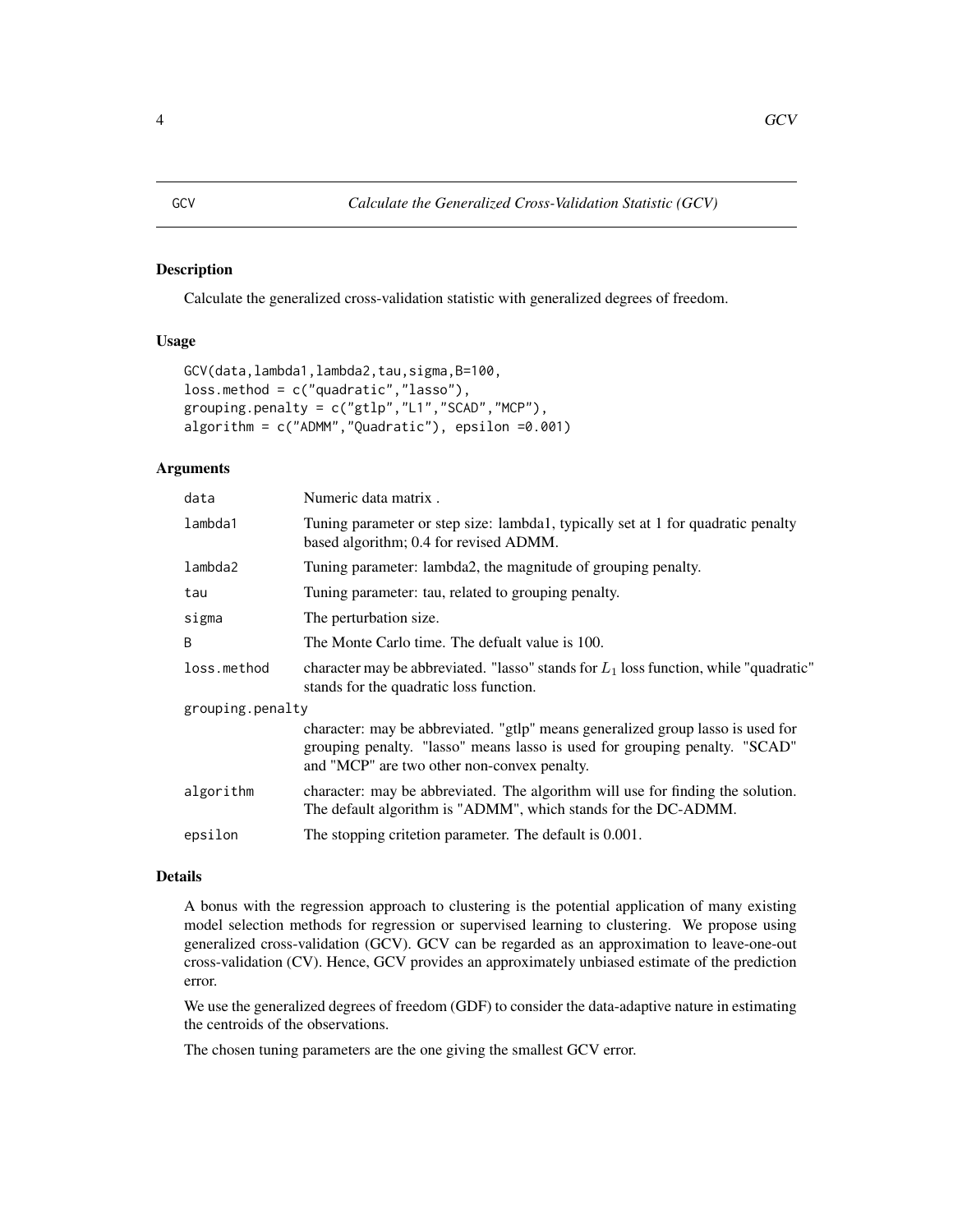#### <span id="page-4-0"></span>PRclust 5

# Value

Return value: the Generalized cross-validation statistic (GCV)

#### Author(s)

Chong Wu, Wei Pan

# References

Pan, W., Shen, X., & Liu, B. (2013). Cluster analysis: unsupervised learning via supervised learning with a non-convex penalty. *Journal of Machine Learning Research*, 14(1), 1865-1889.

#### Examples

```
set.seed(1)
library("prclust")
data = matrix(NA, 2, 50)data[1,1:25] = rnorm(25,0,0.33)data[2,1:25] = rnorm(25,0,0.33)data[1,26:50] = rnorm(25,1,0.33)
data[2,26:50] = rnorm(25,1,0.33)
#case 1
gcv1 = GCV(data,lambda1=1,lambda2=1,tau=0.5,sigma=0.25,B =10)
gcv1
#case 2
gcv2 = GCV(data, lambda1=1, lambda2=0.7, tau=0.3, sigma=0.25, B = 10)gcv2
# Note that the combination of tuning parameters in case 1 are better than
# the combination of tuning parameters in case 2 since the value of GCV in case 1 is
# less than the value in case 2.
```
PRclust *Find the Solution of Penalized Regression-Based Clustering.*

#### **Description**

Clustering is unsupervised and exploratory in nature. Yet, it can be performed through penalized regression with grouping pursuit. Prclust helps us peform penalized regression-based clustering with various loss functions and grouping penalities via two algorithm (DC-ADMM and quadratic penalty).

# Usage

```
PRclust(data, lambda1, lambda2, tau,
loss.method = c("quadratic","lasso"),
grouping.penalty = c("gtlp","L1","SCAD","MCP"),
algorithm = c("ADMM","Quadratic"), epsilon=0.001)
```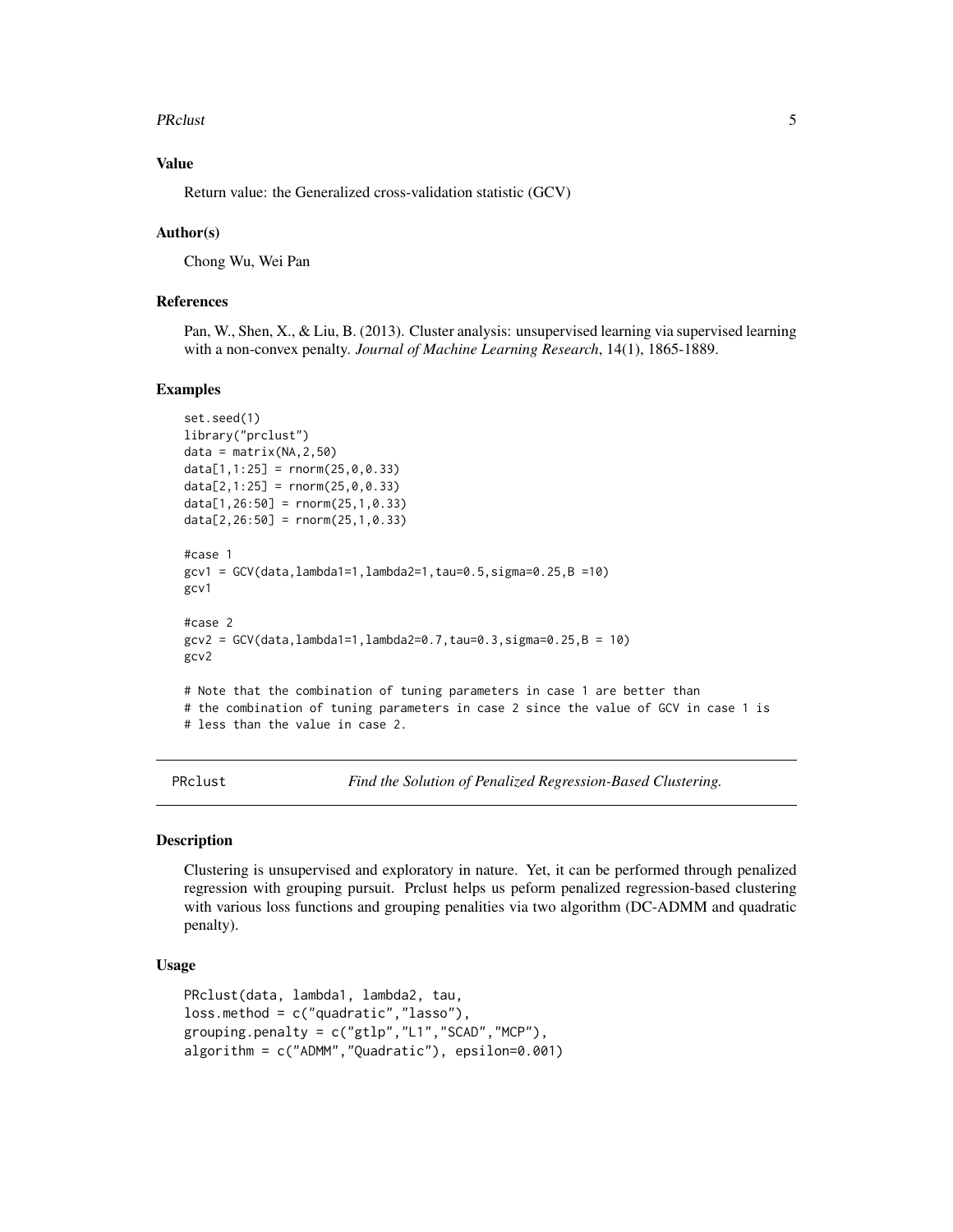#### Arguments

| data             | input matrix, of dimension nyars x nobs; each column is an observation vector.                                                                                                                                                   |  |  |  |  |  |
|------------------|----------------------------------------------------------------------------------------------------------------------------------------------------------------------------------------------------------------------------------|--|--|--|--|--|
| lambda1          | Tuning parameter or step size: lambda1, typically set at 1 for quadratic penalty<br>based algorithm; 0.4 for revised ADMM.                                                                                                       |  |  |  |  |  |
| lambda2          | Tuning parameter: lambda2, the magnitude of grouping penalty.                                                                                                                                                                    |  |  |  |  |  |
| tau              | Tuning parameter: tau, related to grouping penalty.                                                                                                                                                                              |  |  |  |  |  |
| loss.method      | The loss method. "lasso" stands for $L_1$ loss function, while "quadratic" stands<br>for the quadratic loss function.                                                                                                            |  |  |  |  |  |
| grouping.penalty |                                                                                                                                                                                                                                  |  |  |  |  |  |
|                  | Grouping penalty. Character: may be abbreviated. "gtlp" means generalized<br>group lasso is used for grouping penalty. "lasso" means lasso is used for group-<br>ing penalty. "SCAD" and "MCP" are two other non-convex penalty. |  |  |  |  |  |
|                  |                                                                                                                                                                                                                                  |  |  |  |  |  |
| algorithm        | character: may be abbreviated. The algorithm to use for finding the solution.<br>The default algorithm is "ADMM", which stands for the new algorithm we de-<br>veloped.                                                          |  |  |  |  |  |

# Details

Clustering analysis has been widely used in many fields. In the absence of a class label, clustering analysis is also called unsupervised learning. However, penalized regression-based clustering adopts a novel framework for clustering analysis by viewing it as a regression problem. In this method, a novel non-convex penalty for grouping pursuit was proposed which data-adaptively encourages the equality among some unknown subsets of parameter estimates. This new method can deal with some complex clustering situation, for example, in the presence of non-convex cluster, in which the K-means fails to work, PRclust might perform much better.

#### Value

The return value is a list. In this list, it contains the following matrix.

| mu    | The centroid of the each observations.             |
|-------|----------------------------------------------------|
| theta | The theta value for the data set, not very useful. |
| group | The group for each points.                         |
| count | The iteration times.                               |

# Note

Choosing tunning parameter is kind of time consuming job. It is always based on "trials and errors".

# Author(s)

Chong Wu, Wei Pan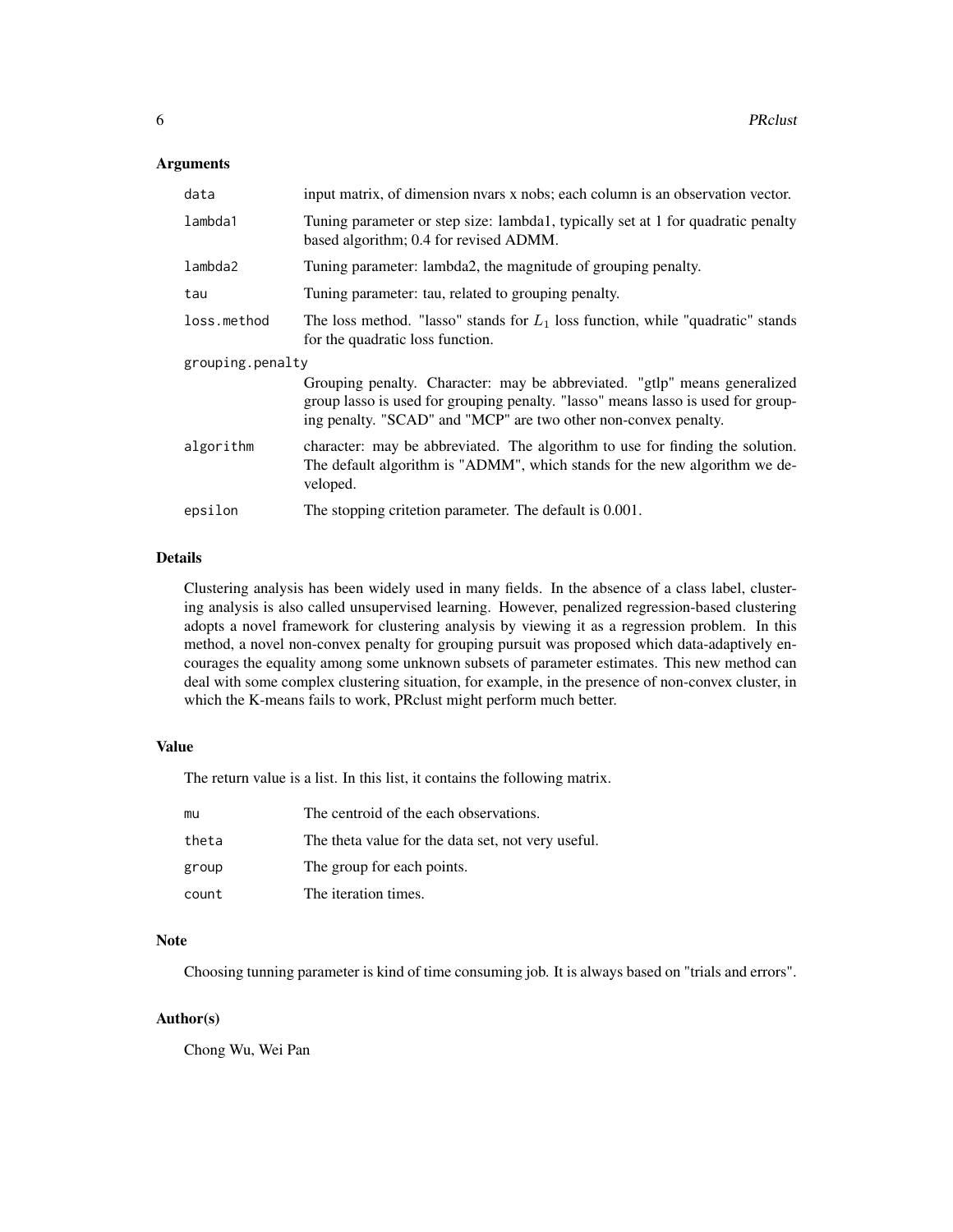#### <span id="page-6-0"></span>stability 7 and 2008 and 2008 and 2008 and 2008 and 2008 and 2008 and 2008 and 2008 and 2008 and 2008 and 2008

#### References

Pan, W., Shen, X., & Liu, B. (2013). Cluster analysis: unsupervised learning via supervised learning with a non-convex penalty. *Journal of Machine Learning Research*, 14(1), 1865-1889.

Wu, C., Kwon, S., Shen, X., & Pan, W. (2016). A New Algorithm and Theory for Penalized Regression-based Clustering. *Journal of Machine Learning Research*, 17(188), 1-25.

#### Examples

```
library("prclust")
# To let you have a better understanding about the power and strength
# of PRclust method, 6 examples in original prclust paper were provided.
################################################
### case 1
################################################
## generate the data
data = matrix(NA, 2, 100)data[1,1:50] = rnorm(50, 0, 0.33)data[2,1:50] = rnorm(50, 0, 0.33)data[1,51:100] = rnorm(50,1,0.33)
data[2,51:100] = rnorm(50,1,0.33)
## set the tunning parameter
lambda1 =1
lambda2 = 3tau = 0.5a =PRclust(data,lambda1,lambda2,tau)
a
```
stability *Calculate the stability based statistics*

## **Description**

Calculate the the stability based statistics. We try with various tuning parameter values, obtaining their corresponding statbility based statistics average prediction strengths, then choose the set of the tuning parameters with the maximum average prediction stength.

#### Usage

```
stability(data,rho,lambda,tau,
   loss.function = c("quadratic","L1","MCP","SCAD"),
    grouping.penalty = c("gtlp", "tlp"),
   algorithm = c("DCADMM","Quadratic"),
   epsilon = 0.001,n.times = 10)
```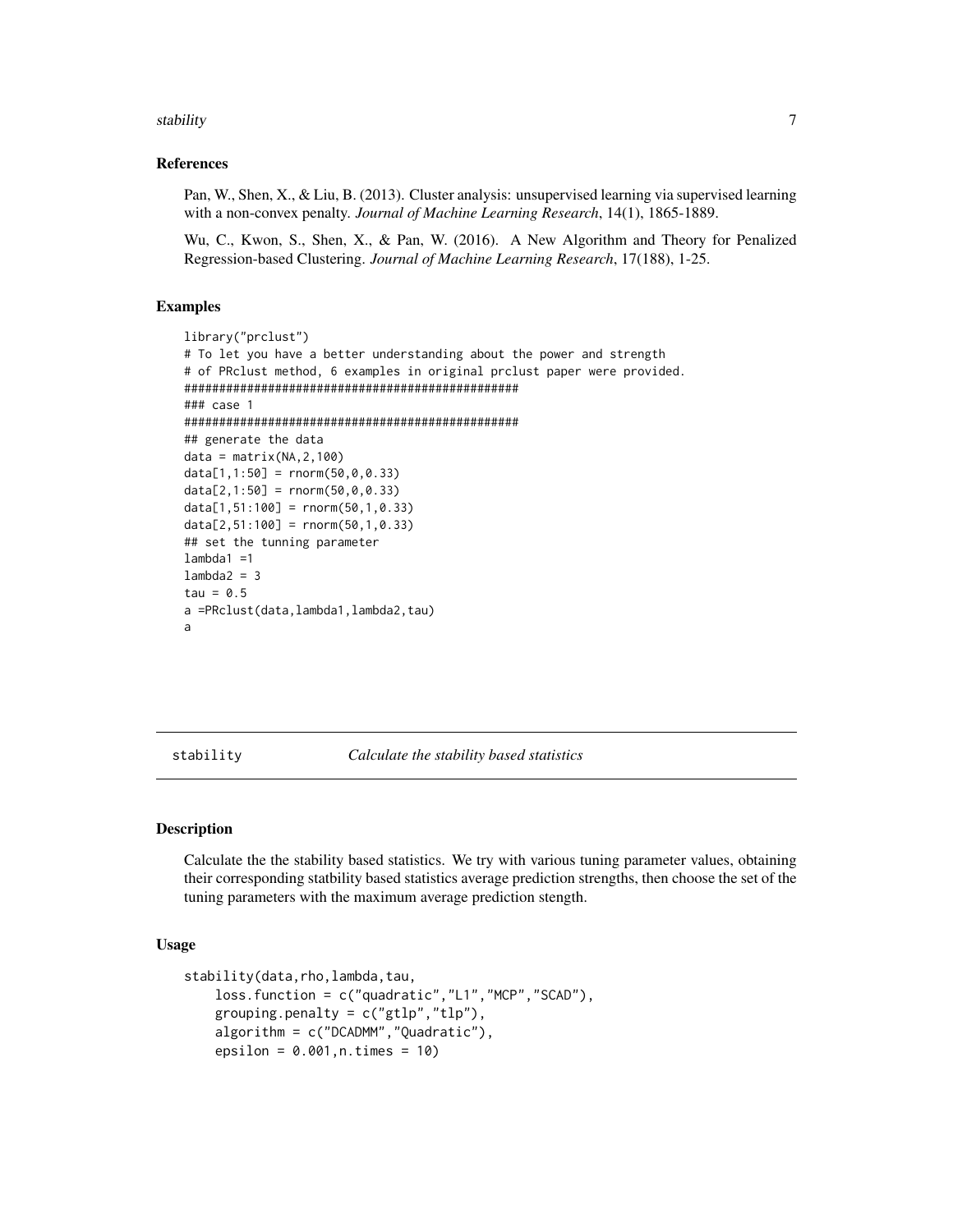#### Arguments

| data             | Input matrix. Each column is an observation vector.                                                                                                                                                                              |  |  |  |  |  |  |  |
|------------------|----------------------------------------------------------------------------------------------------------------------------------------------------------------------------------------------------------------------------------|--|--|--|--|--|--|--|
| rho              | Tuning parameter or step size: rho, typically set at 1 for quadratic penalty<br>based algorithm; 0.4 for DC-ADMM. (Note that rho is the lambda1 in quadratic<br>penalty based algorithm.)                                        |  |  |  |  |  |  |  |
| lambda           | Tuning parameter: lambda, the magnitude of grouping penalty.                                                                                                                                                                     |  |  |  |  |  |  |  |
| tau              | Tuning parameter: tau, a nonnegative tuning parameter controll ing the trade-off<br>between the model fit and the number of clusters.                                                                                            |  |  |  |  |  |  |  |
| loss.function    | The loss function. "L1" stands for $L_1$ loss function, while "quadratic" stands for<br>the quadratic loss function.                                                                                                             |  |  |  |  |  |  |  |
| grouping.penalty |                                                                                                                                                                                                                                  |  |  |  |  |  |  |  |
|                  | Grouping penalty. Character: may be abbreviated. "gtlp" means generalized<br>group lasso is used for grouping penalty. "lasso" means lasso is used for group-<br>ing penalty. "SCAD" and "MCP" are two other non-convex penalty. |  |  |  |  |  |  |  |
| algorithm        | Two algorithms for PRclust. "DC-ADMM" and "Quadratic" stand for the DC-<br>ADMM and quadratic penalty based criterion respectively. "DC-ADMM" is<br>much faster than "Quadratic" and thus recommend it here.                     |  |  |  |  |  |  |  |
| epsilon          | The stopping critetion parameter corresponding to DC-ADMM. The default is<br>0.001.                                                                                                                                              |  |  |  |  |  |  |  |
| n.times          | Repeat times. Based on our limited simulations, we find 10 is usually good<br>enough.                                                                                                                                            |  |  |  |  |  |  |  |

# Details

A generalized degrees of freedom (GDF) together with generalized cross validation (GCV) was proposed for selection of tuning parameters for clustering (Pan et al., 2013). This method, while yielding good performance, requires extensive computation and specification of a hyper-parameter perturbation size. Here, we provide an alternative by modifying a stability-based criterion (Tibshirani and Walther, 2005; Liu et al., 2016) for determining the tuning parameters.

The main idea of the method is based on cross-validation. That is, (1) randomly partition the entire data set into a training set and a test set with an almost equal size; (2) cluster the training and test sets separately via PRclust with the same tuning parameters; (3) measure how well the training set clusters predict the test clusters.

We try with various tuning parameter values, obtaining their corresponding statbility based statistics average prediction strengths, then choose the set of the tuning parameters with the maximum average prediction stength.

#### Value

Return value: the average prediction score.

# Author(s)

Chong Wu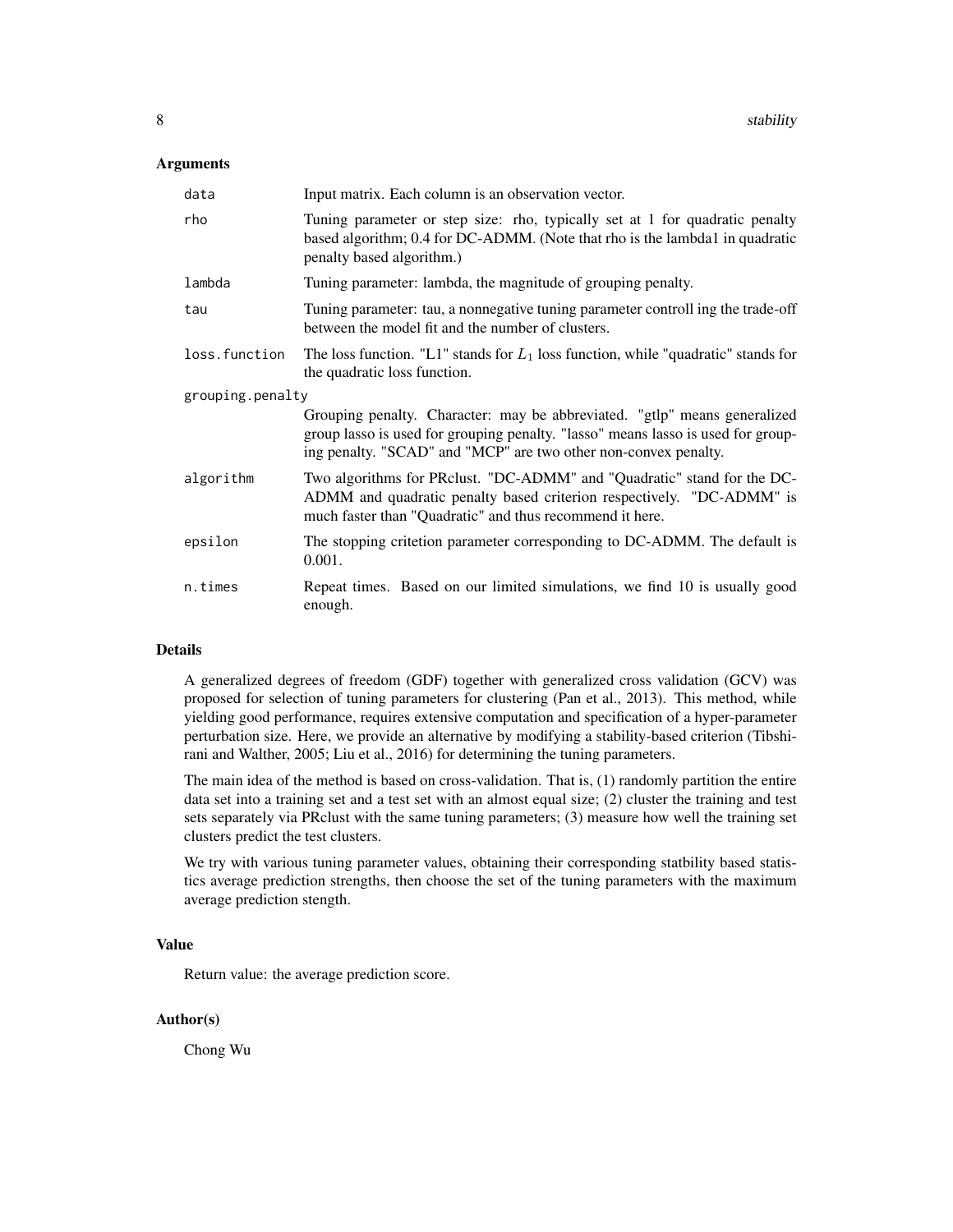#### stability and the stability of the stability of the stability of the stability of the stability of the stability of the stability of the stability of the stability of the stability of the stability of the stability of the

# References

Wu, C., Kwon, S., Shen, X., & Pan, W. (2016). A New Algorithm and Theory for Penalized Regression-based Clustering. *Journal of Machine Learning Research*, 17(188), 1-25.

# Examples

```
set.seed(1)
library("prclust")
data = matrix(NA,2,50)
data[1,1:25] = rnorm(25,0,0.33)data[2,1:25] = rnorm(25,0,0.33)data[1,26:50] = rnorm(25,1,0.33)
data[2,26:50] = rnorm(25,1,0.33)
#case 1
stab1 = stability(data,rho=1,lambda=1,tau=0.5,n.time=2)stab1
#case 2
stab2 = stability(data,rho=1,lambda=0.7,tau=0.3,n.times = 2)
stab2
# Note that the combination of tuning parameters in case 1 are better than
# the combination of tuning parameters in case 2 since the value of GCV in case 1 is
# less than the value in case 2.
```